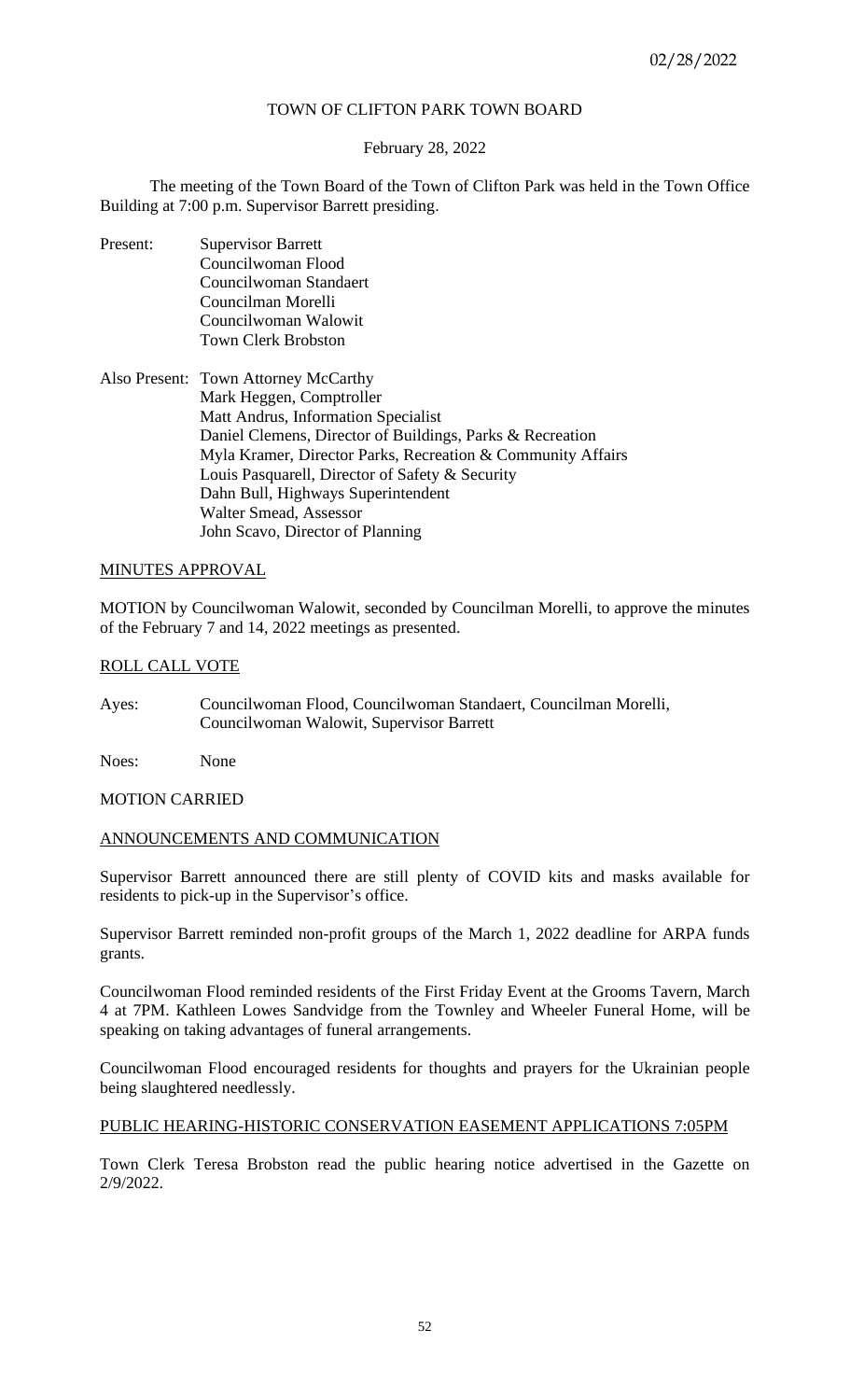Linda Seymour, Historic Preservation Commission Co-chair, presented the proposed Historic Conservation Easement applications. Raymond W. Marcucci, 589 Grooms Road, The Chauncey & Ruth Brockway House, was recently put on the Historic Register. The home was built in 1837. Also applicants Michael and Tricia Bibighaus, 178 Vischer Ferry Road, The Abner Irish House, built in 1795.

Mrs. Seymour explained the application process to receive Historic Conservation Easements. She stated it is important for owners to understand there are obligations that go along with the granting of the easement.

Supervisor Barrett stated the Town Board understands it take additional money to maintain historic structures and hope that this incentive can help with those costs.

No one requested to be heard.

Public Hearing closed at 7:15PM.

### PRESENTATION-TOWN CENTER PARK UPDATE

Joe Dannible, Environmental Design Partnership, presented the Town Center Park Master Phase I Plans. The plan is consistent with the October 2021 presentation. The plan includes parking areas off Maxwell/Southside Drives and Moe Road. Construction of the spine trail and the glade reviewed. Propose to bring water service into the property. No sewer at this time, due to how future phases will bring flows from proposed buildings. Electrical proposed, with an extensive lighting of the entire trail and glade. He stated they are proposing to present the bid to contractors next week. A timeline of the bidding process will be bid opening late March or early April. Goal for the park to be opened in August-October 2022.

Supervisor Barrett questioned the electrical supply chain issue.

Mr. Dannible answered lighting could be a long lead time, as well as cost of asphalt increased.

Mr. Dannible explained the stormwater area will be constructed along Maxwell and Southside Drive, with a smaller renovation of the stormwater system. As many trees as possible will be preserved. One ad alternate is proposing power within the grove area on the various poles for outlets. The main transformer will come in off Moe Road and located north of the grove, in the same area for future restrooms.

#### RESOLUTIONS

Resolution No. 48 of 2022, a resolution accepting applications for inclusion in the Conservation Easement Historic Preservation program for lands located at 178 Vischer Ferry Road and 589 Grooms Road.

Introduced by Councilwoman Flood, who moved its adoption, seconded by Councilwoman Standaert

WHEREAS, a public hearing was held on February 28, 2022, to allow the Town Board to receive public comment regarding two Conservation Easement (Historic Preservation) Applications for lands located at 178 Vischer Ferry Road and 589 Grooms Road in accordance with Chapter 125 of the Town Code, as amended, and

WHEREAS, the Town Board has considered the applications and the comments received; now, therefore, be it

RESOLVED, that the action constitutes a Type II Action pursuant to the State Environmental Quality Review Act, no further environmental review is required, and be it further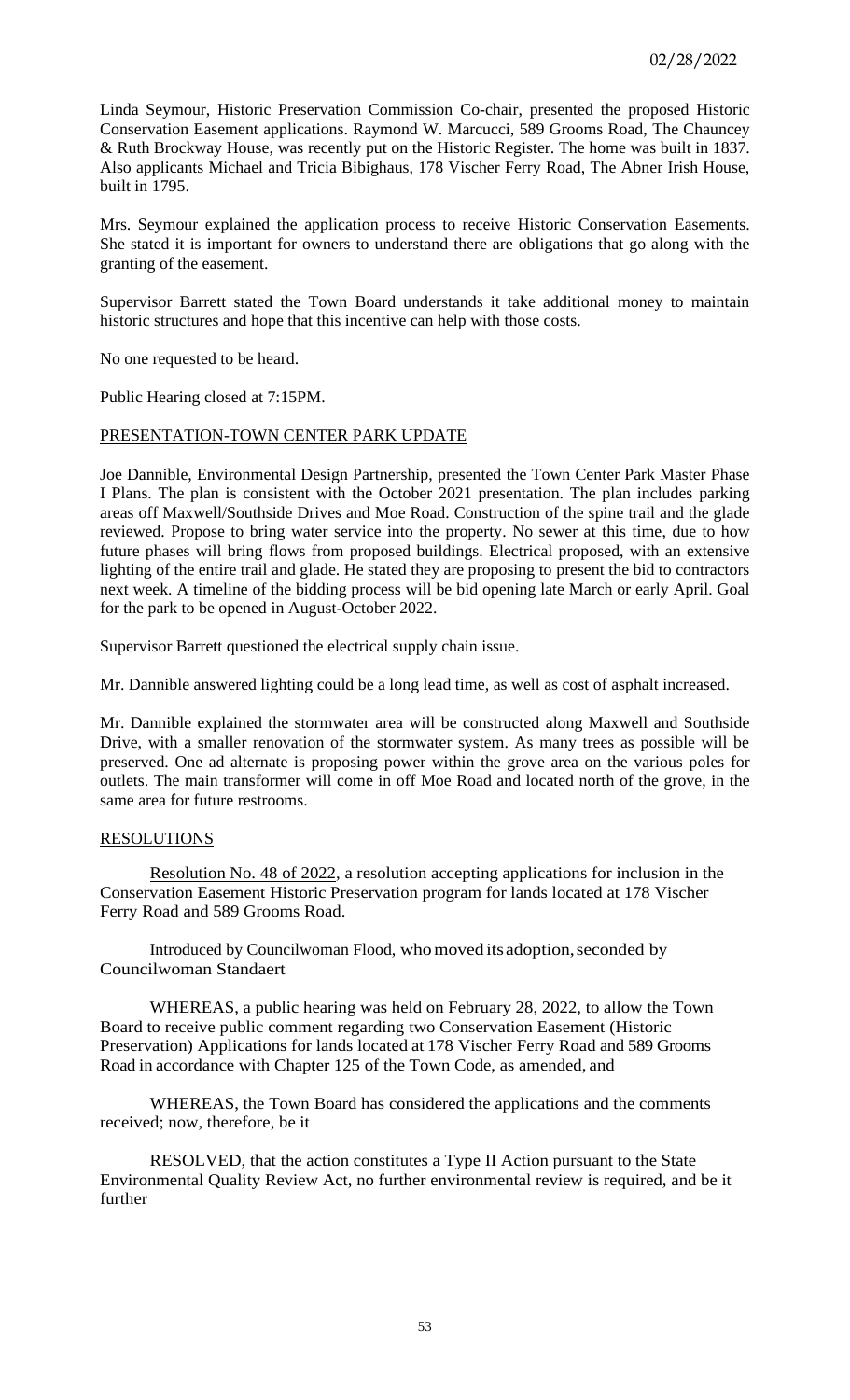RESOLVED, that the application for the home located at 178 Vischer Ferry Road, Clifton Park, owned by Michael and Tricia Bibighaus (SBL:282.-2-50) and known asthe Abner Irish House, is hereby accepted, and is granted a 25-year Conservation Easement (Historic Preservation) in accordance with the attached application, pursuant to Chapter 125 of the Town Code; and be it further

RESOLVED, that the application for the home located at 589 Grooms Road, Clifton Park, owned by Raymond Marcucci (SBL:277.-3-17) and known as the Chauncey and Ruth Brockway House, is hereby accepted, and is granted a 25-year Conservation Easement (Historic Preservation) in accordance with the attached application, pursuant to Chapter 125 of the Town Code.

#### ROLL CALL VOTE

Ayes: Councilwoman Flood, Councilwoman Standaert, Councilman Morelli, Councilwoman Walowit, Supervisor Barrett

Noes: None

### DECLARED ADOPTED

Resolution No. 49 of 2022, a resolution authorizing the Supervisor to sign contracts with 2022 Subcontract hires.

Introduced by Councilwoman Standaert, who moved its adoption, seconded by Councilman Morelli.

WHEREAS, Myla Kramer, Director of Parks, Recreation and Community Affairs, has requested that the Town Board authorize a contract with Gina Family for pickleball activities for both youth and adults as part of its 2022 Recreation Programs, and

WHEREAS, the Town Board supports such additions to its recreation programs; now, therefore, be it

RESOLVED, that the Town Supervisor is hereby authorized to sign the attached contract with Gina Family as a 2022 Recreation Subcontractor, to be paid from A-7310-072 (General Fund – Recreation – Contractors).

### ROLL CALL VOTE

Ayes: Councilwoman Flood, Councilwoman Standaert, Councilman Morelli, Councilwoman Walowit, Supervisor Barrett

Noes: None

### DECLARED ADOPTED

Resolution No. 50 of 2022, a resolution authorizing Gary and Nancy Schwartz to serve alcoholic beverages at a gathering to be held at Grooms Tavern on April 9, 2022.

Introduced by Councilwoman Standaert, who moved its adoption, seconded by Councilwoman Walowit.

WHEREAS, Gary and Nancy Schwartz, 38 Esopus Drive, Clifton Park, are hosting a gathering on April 9, 2022 from 5:00 P.M to 8:00 P.M., and

WHEREAS, Gary and Nancy Schwartz have requested permission to serve alcohol in the form of beer and wine at the event; now, therefore, be it

RESOLVED, that Gary and Nancy Schwartz are hereby authorized to serve beer and wine at a gathering at Grooms Tavern on April 9, 2022 from 5:00 P.M. to 8:00 P.M.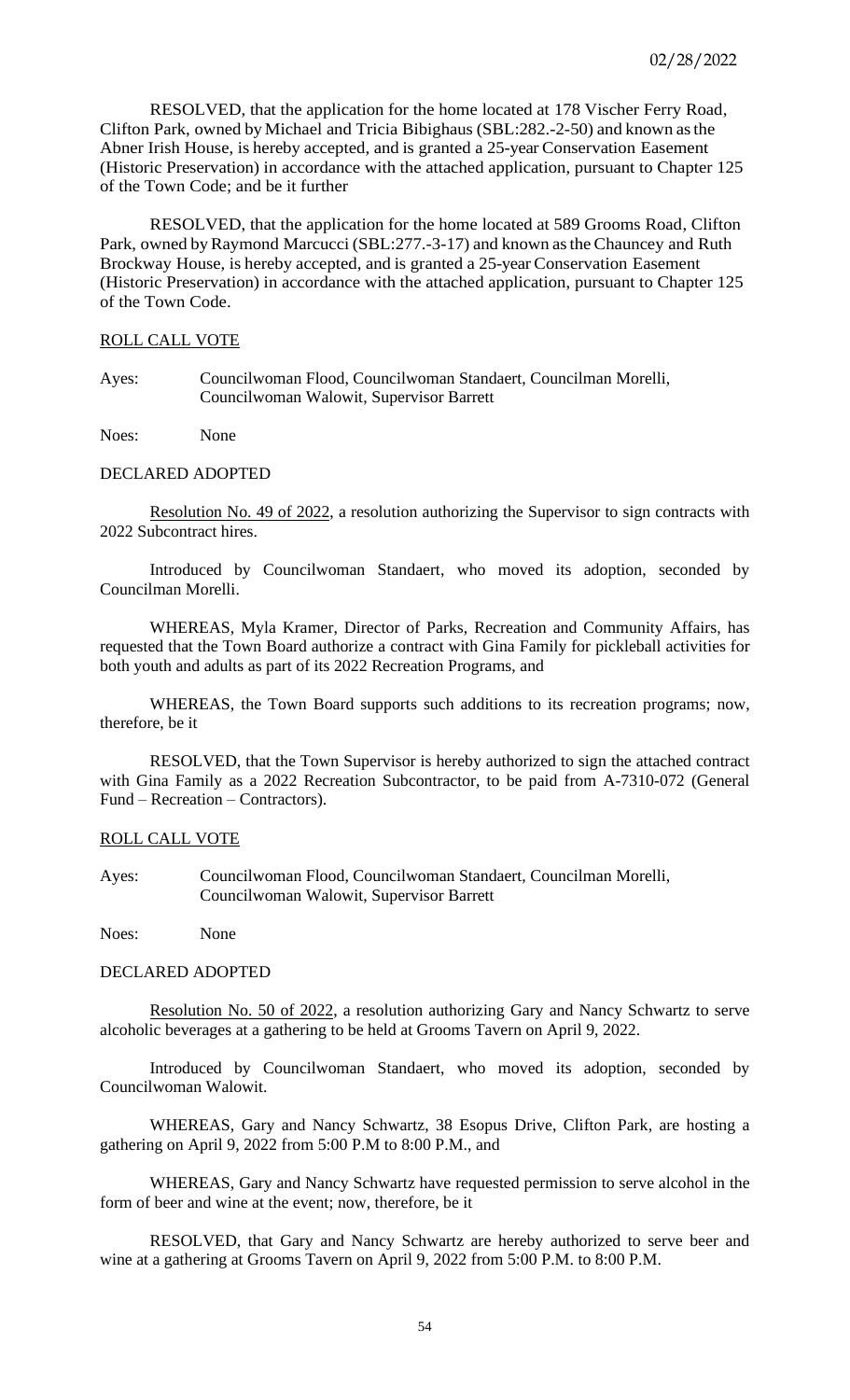#### ROLL CALL VOTE

Ayes: Councilwoman Flood, Councilwoman Standaert, Councilman Morelli, Councilwoman Walowit, Supervisor Barrett

Noes: None

### DECLARED ADOPTED

Resolution No. 51 of 2022, a resolution authorizing the Supervisor to sign an Outside User Agreement for the Corporate Commerce Sewer District for property located at 29A/29B Vista Court, currently known as the Lands of Griner Brothers Builders, LLC, a 2-family residential structure.

Introduced by Councilwoman Standaert, who moved its adoption, seconded by Councilman Morelli.

WHEREAS, the Town Board, as Commissioners of the Corporate Commerce Sewer District No. 1, has received a request to extend service to land owned by Griner Brothers Builders, LLC, to be developed as a 2-family duplex residential structure, particularly identified as SBL: 270.8-5-4.2, and

WHEREAS, the real property is located outside the current service area of the Corporate Commerce Sewer District, and

WHEREAS, the Sewer Department has determined that sufficient capacity exists within the Corporate Commerce Sewer District to provide service to the property, and

WHEREAS, the Town Board recognizes the environmental, planning and policy objectives met by approving sewer service over alternative plans, and

WHEREAS, the Corporate Commerce Sewer District was established pursuant to a map, plan and report prepared by McDonald Engineering, as revised in February 2003; now, therefore, be it

RESOLVED, that the Town Board, as Commissioners of Corporate Commerce Sewer District No. 1, hereby approves an outside user connection to the District's facilities for property located at 29A/29B Vista Ct., Clifton Park, NY, with rates for operating, maintaining, and debt service changes established per the Map, Plan and Report, as revised, and be it further

RESOLVED, that the Outside User Agreement shall be assigned to all the residences to be built at 29A/29B Vista Ct., SBL: 270.8-5-4.2, and connected to the Corporate Commerce Sewer District facilities, and be it further

RESOLVED, that the Planning Department shall note the Outside User Agreements for each property on the Final Subdivision; and be it further

RESOLVED, that the applicant shall be required to pay hookup fees of \$1,000 per unit, at the time of issuance of the building permit.

#### ROLL CALL VOTE

Ayes: Councilwoman Flood, Councilwoman Standaert, Councilman Morelli, Councilwoman Walowit, Supervisor Barrett

Noes: None

### DECLARED ADOPTED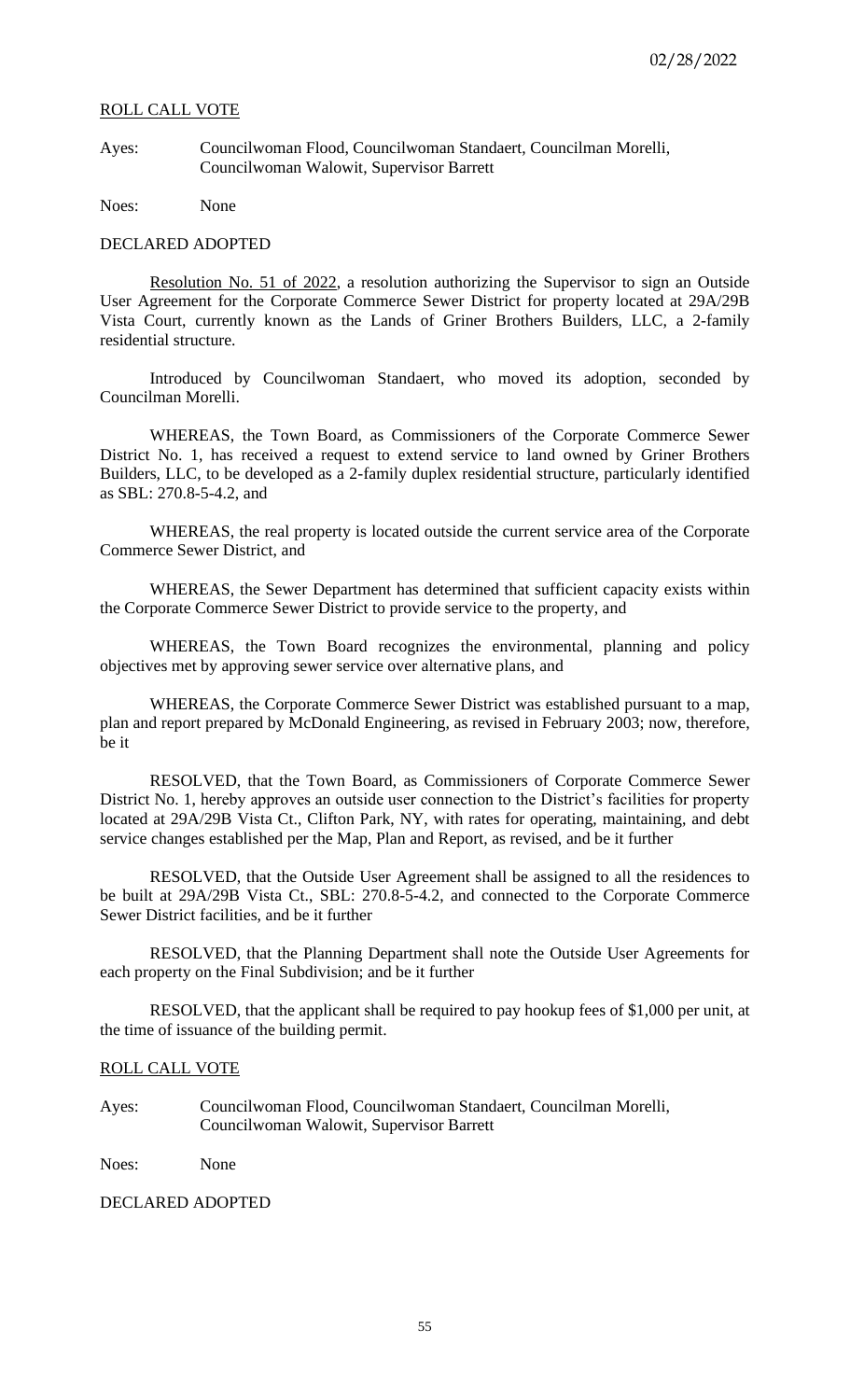Resolution No. 52 of 2022, a resolution increasing Justice Court revenues and expenditures by \$6,442 for office equipment purchased with funds received from a Justice Court Assistance Program Grant.

Introduced by Councilwoman Standaert, who moved its adoption, seconded by Councilman Morelli.

WHEREAS, the Town Board passed Resolution No. 212 of 2021, authorizing the Honorable James F. Hughes and Honorable Robert A. Rybak to apply for a Justice Court Assistance Program Grant towards the purchase and installation of office equipment, and

WHEREAS, the Clifton Park Justice Court was awarded \$6,040 from the Justice Court Assistance Program Grant; now, therefore, be it

RESOLVED, that the Comptroller is hereby authorized to increase Justice Court Revenues A-3089 (NYS Government Aide) by \$6,442, and also to increase Expenditures A-1110-006 (Municipal Court – Office Supplies) by \$6,040 and Expenditures A-1110-004 (Municipal Court – Computer) by \$402.

#### ROLL CALL VOTE

Ayes: Councilwoman Flood, Councilwoman Standaert, Councilman Morelli, Councilwoman Walowit, Supervisor Barrett

Noes: None

### DECLARED ADOPTED

Resolution No. 53 of 2022, a resolution authorizing conversion work on two (2) new vehicles acquired for the Public Safety Department, including warning lights, lettering/striping, and radios per the quotation from Auto Solutions of NY.

Introduced by Councilman Morelli, who moved its adoption, seconded by Councilwoman Walowit.

WHEREAS, by Resolution No. 8 of 2022, the Town Board authorized the Director of Safety & Security to purchase two 2022 Dodge Durango AWD vehicles for use by the Public Safety Department, and

WHEREAS, on February 18, 2022, bids were opened on a solicitation for safety and security vehicle conversion work, to fit the vehicles out with accessories and equipment for security use, pursuant to Section 103 of the General Municipal Law, and

WHEREAS, Auto Solutions of NY, Scotia, NY, submitted the lowest responsible bid, at \$8,870.96 each for the conversion of two vehicles, and

WHEREAS, Louis Pasquarell, Director of Public Safety, has reviewed the bids and recommends that the bid for the conversion work be awarded to Auto Solutions of NY, as low bidder; now, therefore, be it

RESOLVED, that Louis Pasquarell is authorized to engage Auto Solutions of NY to complete the conversion, in an amount not to exceed \$17,741.92 for two vehicles as outlined, to be paid through municipal lease financing consistent with the purchase of the vehicle.

#### ROLL CALL VOTE

Ayes: Councilwoman Flood, Councilwoman Standaert, Councilman Morelli, Councilwoman Walowit, Supervisor Barrett Noes: None

DECLARED ADOPTED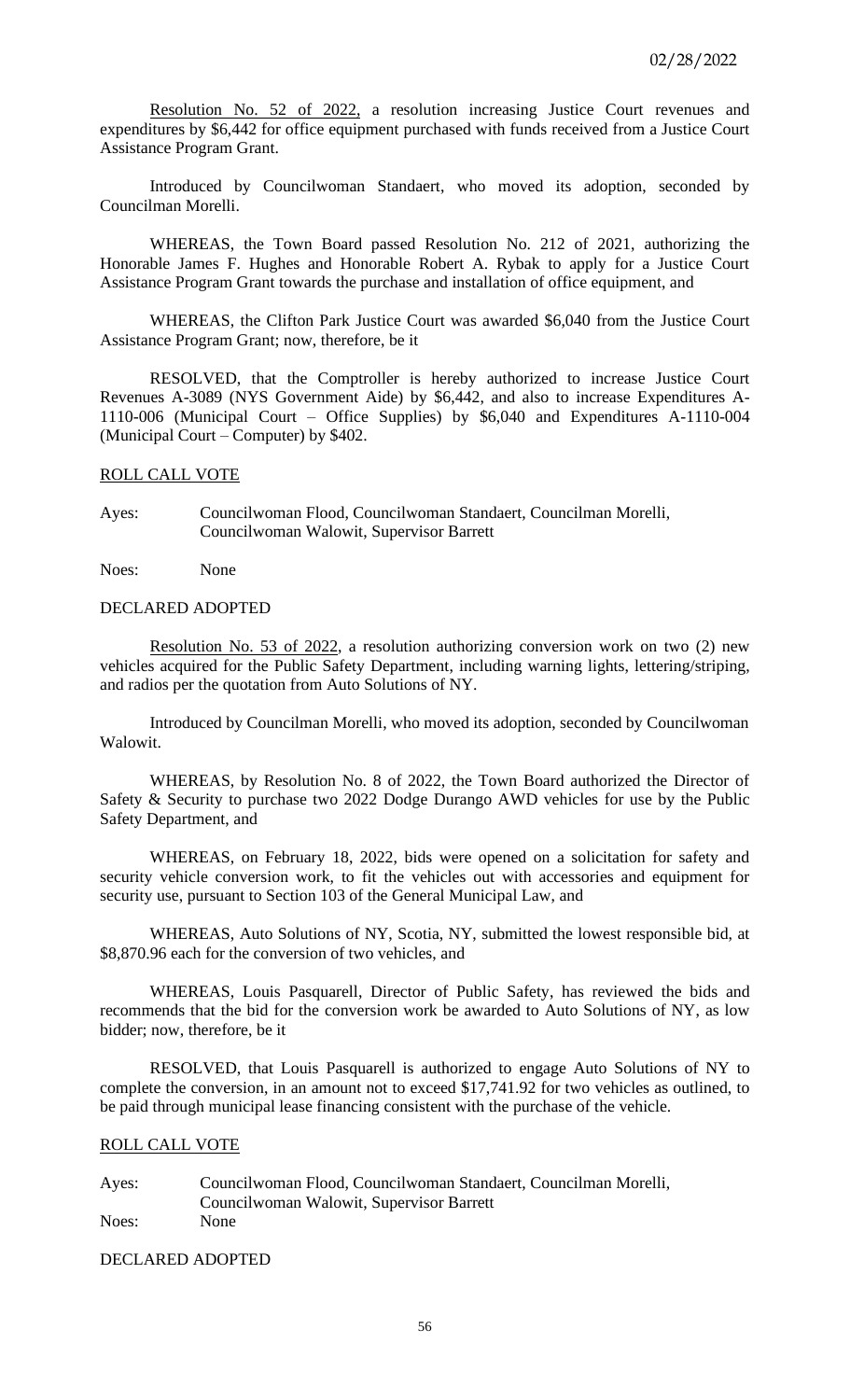Resolution No 54 of 2022, a resolution to authorize the purchase of Microsoft Surface Go 3 Tablets and accessories for use with the new parcel and permitting software.

Introduced by Councilwoman Standaert, who moved its adoption, seconded by Councilwoman Flood.

WHEREAS, Resolution No. 276 of 2021, pursuant to a recommendation by the Information Technology Advisory Committee, the Town Board accepted the proposal of Online Solutions, LLC for Citizenserve, its parcel management software, to be used by various departments for building permits, planning and zoning board reviews and inspections, and

WHEREAS, Citizenserve can be used in the field with the use of handheld devices, and

WHEREAS, Director of Building and Development Steve Myers, and Director of Planning John Scavo, wish to provide tablets to their departments for the purposes of conducting reviews and inspections in the field, and

WHEREAS, the Town's IT Consultant has recommended to staff that Microsoft Surface Go 3 Tablets would be able to be configured with network safety and security, and would be best able to provide internet access to Citizenserve and could be equipped with a rugged case, and

WHEREAS, vendors were contacted for pricing and availability of the Microsoft Surface Go 3 Tablets, with Staples showing availability for the Go 3 8GB tablets, as well as Urban Armor Gear Rugged Cases and Smart Pens, available in the quantity and configuration desired at a cost not to exceed \$11,749, and

WHEREAS, review of comparable vendors showed inadequate supplies or limitations upon quantity purchased at the lowest available prices; now, therefore, be it

RESOLVED, that the Town is authorized to purchase 15 Microsoft Surface Go 3 Tablets with accessories, as listed in the attached Schedule A, from Staples, as the best value per Resolution No. 48 of 2021; and be it further

RESOLVED, that the Comptroller is authorized to transfer from contingency \$11,749 to A-1620-200 (General Fund – Town Hall Operations – Equipment).

### ROLL CALL VOTE

Ayes: Councilwoman Flood, Councilwoman Standaert, Councilman Morelli, Councilwoman Walowit, Supervisor Barrett Noes: None

### DECLARED ADOPTED

Resolution No. 55 of 2022, a resolution authorizing ABS Solutions to assist with the deployment and implementation of the parcel permitting software as the Town migrates from its prior platform Municity to Citizenserve.

Introduced by Councilwoman Standaert, who moved its adoption, seconded by Councilwoman Flood.

WHEREAS, by Resolution No. 276 of 2021, the Town Board accepted the Online Solutions, LLC's proposal for implementation of its cloud based permitting, planning and zoning software solution known as Citizenserve, and

WHEREAS, ABS Solutions has been the Town's IT Consultant since 2015, and the Town wishes to engage ABS Solutions as IT Consultants to complete the conversion from Municity to Citizenserve, at a cost not to exceed \$14,000 for information technology services related to its migration, conversion and implementation; now, therefore, be it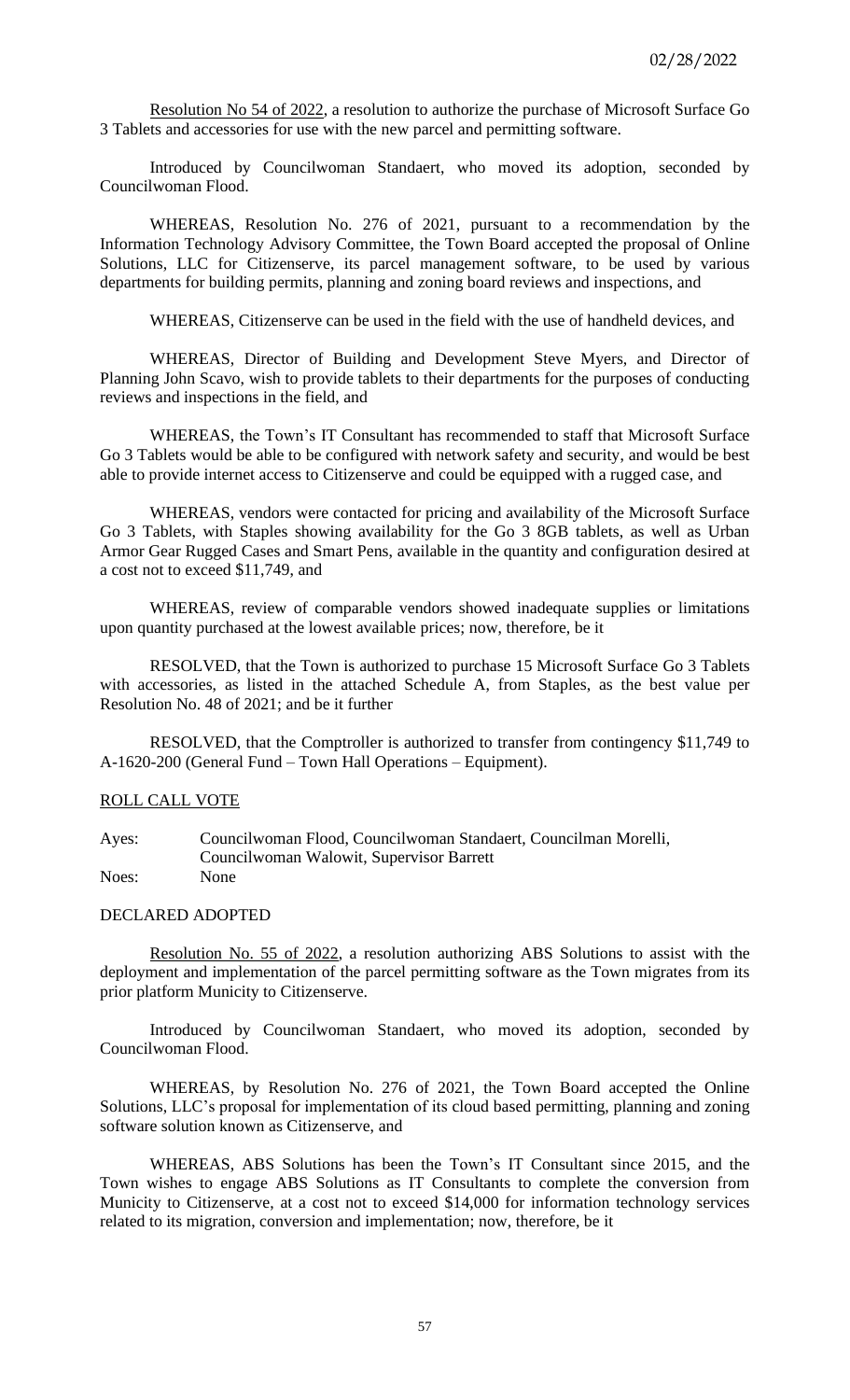RESOLVED, that the Comptroller is authorized to transfer \$14,000 from contingency to A-1620-200 (General Fund – Town Hall Operations – Equipment) for information technology services to include hours billed, and necessary network upgrades for the project.

### ROLL CALL VOTE

Ayes: Councilwoman Flood, Councilwoman Standaert, Councilman Morelli, Councilwoman Walowit, Supervisor Barrett

Noes: None

DECLARED ADOPTED

Resolution No. 56 of 2022, a resolution authorizing the hiring of 2022 summer help for the Buildings and Grounds Department.

Introduced by Councilwoman Standaert, who moved its adoption, seconded by Councilwoman Flood.

WHEREAS, openings exist for seasonal help in the Buildings and Grounds Department, and

WHEREAS, Daniel Clemens, Director of Buildings, Parks, and Recreation, has recommended that the individuals listed in Schedule A, be hired to fill the seasonal positions; now, therefore, be it

RESOLVED, that those individuals listed in Schedule A, be employed as seasonal help for the Buildings and Grounds Department for 2022, to be paid as listed, effective immediately.

#### ROLL CALL VOTE

Ayes: Councilwoman Flood, Councilwoman Standaert, Councilman Morelli, Councilwoman Walowit, Supervisor Barrett

Noes: None

### DECLARED ADOPTED

Resolution No. 57 of 2022, a resolution accepting proposals from T&J Electrical Associates, Inc., Clifton Park, and Executive Electric, LLC, Amsterdam, for the electrical repair and maintenance of Town-owned streetlights.

Introduced by Councilman Morelli, who moved its adoption, seconded by Councilwoman Flood.

WHEREAS, in December of 2020, the Town Board completed acquisition of streetlights within the Town from both National Grid and NYSEG, and

WHEREAS, the Town's removal and replacement of all such lights is complete, with the successful installation of LED lights by Executive Electric, under subcontract to Siemens, Inc., and

WHEREAS, to provide the capability to identify, service and repair components of the newly acquired streetlights, including underground wiring, as necessary, Daniel Clemens, Director of Buildings, Parks, and Recreation, circulated a request for proposals to qualified electrical contracting firms, with the goal of awarding first responder electrical work to one or more qualified electrical contractors at established hourly rates, on both an emergent and nonemergent basis, and

WHEREAS, T&J Electrical Associates, Clifton Park, submitted the lowest conforming quote in categories as listed on the attached quote cover sheet, and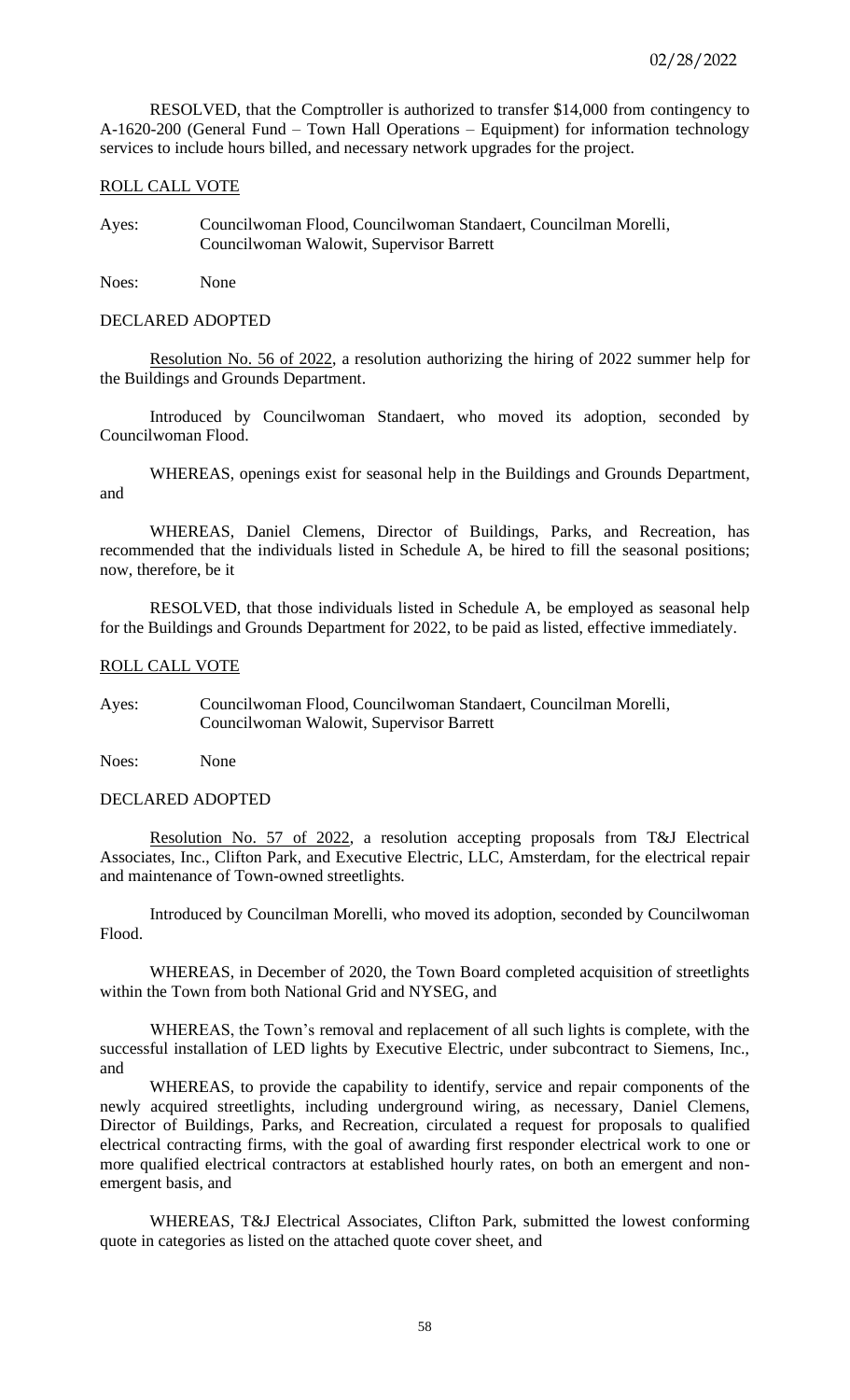WHEREAS, Executive Electric, LLC, Amsterdam, New York, submitted the second lowest conforming quote in the same categories, as listed on the attached quote cover sheet; now, therefore, be it

RESOLVED, that the Town Board authorizes Daniel Clemens, Director of Buildings, Parks, and Recreation, to retain T&J Electrical Associates and Executive Electric at hourly rates quoted, to perform first responder electrical services to locate, diagnose and perform repair and maintenance services, as needed for the Town's recently installed LED streetlight system, and attachments; and be it further

RESOLVED, that the Comptroller is authorized to compensate services rendered, pursuant to purchase orders issued by Mr. Clemens from account SL-5182-24 (Lighting District – Lighting District – General Maintenance) to be transferred from SL-5182-5 (Lighting District – Lighting District – Utilities).

ROLL CALL VOTE

Ayes: Councilwoman Flood, Councilwoman Standaert, Councilman Morelli, Councilwoman Walowit, Supervisor Barrett

Noes: None

#### DECLARED ADOPTED

Resolution No. 58 of 2022, a resolution awarding the bid for a new leaf vacuum for the Clifton Knolls Leaf District.

Introduced by Councilman Morelli, who moved its adoption, seconded by Councilwoman Walowit.

WHEREAS, on January 19, 2022, bids were publicly opened for the above referenced contract, and

WHEREAS, the sole bidder for this contract was Stephenson Equipment, Inc., 3 Industry Drive, Waterford, NY, in the amount of \$75,343, and

WHEREAS, the Highways Superintendent Dahn Bull, has reviewed the bid and has recommended the bid of Stephenson Equipment, Inc. be accepted for an amount of \$75,343; now, therefore, be it

RESOLVED, that the Town Board hereby accepts and awards the above referenced bid to Stephenson Equipment, Inc., in an amount not to exceed \$75,343, to be paid from SR-2376- 200 (Clifton Knolls Leaf District – Leaf District-Equipment), with a budget transfer of \$54,343 from SR-915 (Assigned Fund Balance) to SR-2376-200 (Clifton Knolls Leaf District – Leaf District Equipment).

# ROLL CALL VOTE

Ayes: Councilwoman Flood, Councilwoman Standaert, Councilman Morelli, Councilwoman Walowit, Supervisor Barrett

Noes: None

# DECLARED ADOPTED

Highways Superintendent Dahn Bull explained the proposed bid was advertised 3 different times. There is only one company in the area that offer the leaf vacuum proposing. This will be replacing the vacuum in the current fleet and the oldest machine would go to auction.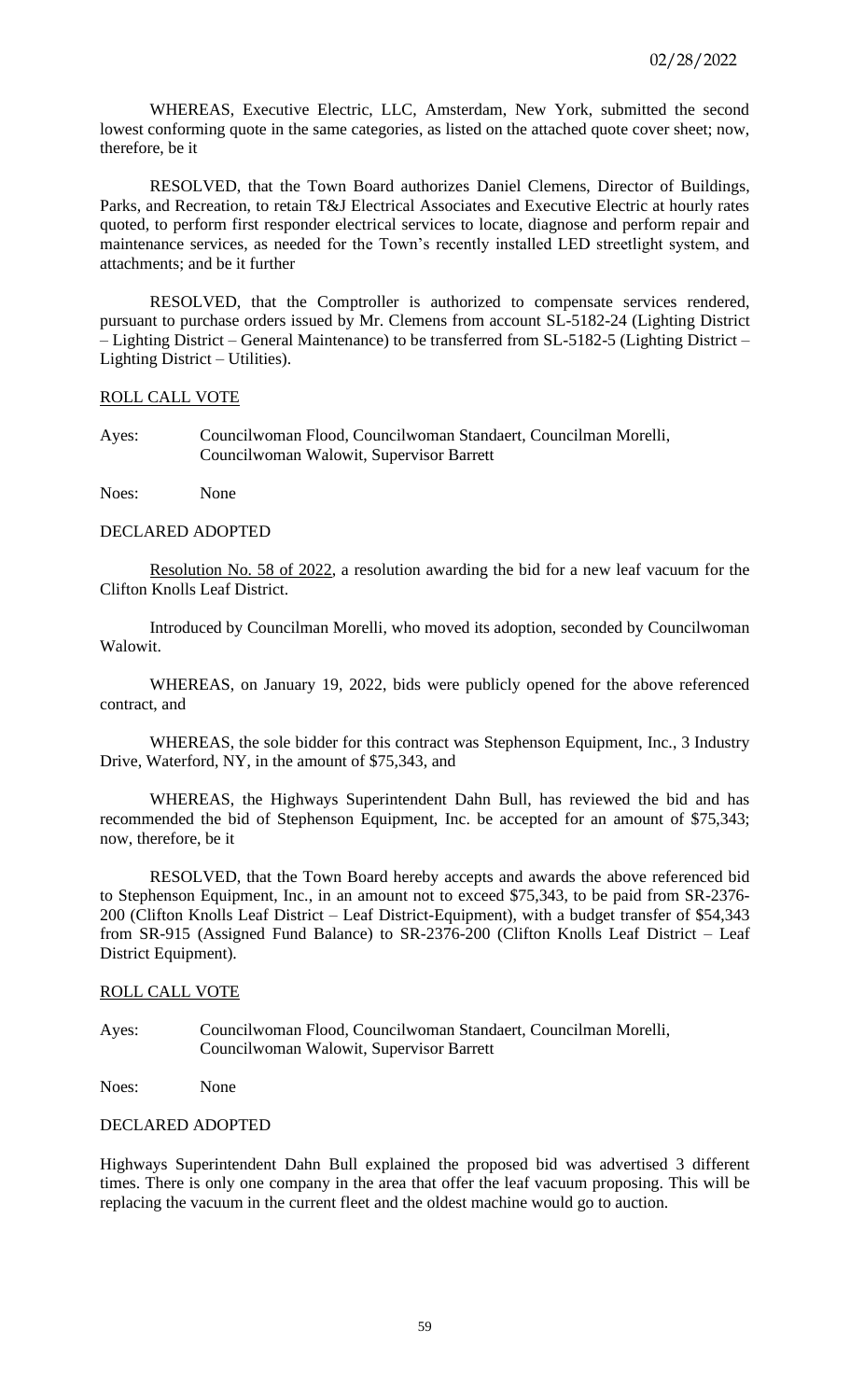Resolution No. 59 of 2022, a resolution authorizing short-term use of street sweeping services from Evolution Construction Services for use by the Highway Department.

Introduced by Councilwoman Standaert, who moved its adoption, seconded by Councilwoman Flood.

WHEREAS, Highways Superintendent Dahn Bull, has requested authorization to use Evolution Construction Services for assistance with the spring street sweeping services program, since the Town's main sweeper was destroyed in the White Building fire, and

WHEREAS, Saratoga County conducted a request for bids for such services in January of 2020, and Mr. Bull requests authorization to retain Evolution Construction Services for street sweeping services by piggybacking off the Saratoga County Pavement Service Rates, listed in Specification 20-PWPSR-46R, and

WHEREAS, available documentation from Saratoga County Purchasing Department, demonstrating that pricing from the 2020 bids, are extended through January, 2023, Contract pricing valid through January 31, 2023; now, therefore, be it

RESOLVED, that the Highway Department is authorized to retain Evolution Construction Services for a period of two weeks, for spring street sweeping services at a time to be determined, dependent on weather conditions, and issue of a purchase order, in an amount not to exceed \$19,620 to be paid from DA-5110-009 (Highway Fund – General Construction – Equipment Rental), and be it further

RESOLVED, that the cost of the two-week rental be included in the existing claims for damages and losses caused by the White Building fire of August 17, 2021.

### ROLL CALL VOTE

Ayes: Councilwoman Flood, Councilwoman Standaert, Councilman Morelli, Councilwoman Walowit, Supervisor Barrett

Noes: None

### DECLARED ADOPTED

Resolution No. 60 of 2022, a resolution to extend a professional services contract with Barton & Loguidice for engineering and consulting services for drainage remediation on Bruno Road.

Introduced by Councilwoman Standaert, who moved its adoption, seconded by Councilman Morelli.

WHEREAS, by Resolution No. 47 of 2019, the Town Board approved a professional engineering services agreement with Barton & Loguidice to assist with permit application and design services for flood remediation solutions at Plank, Nadler, and Bruno Roads, and

WHEREAS, by Resolution No. 39 of 2021, the Town Board determined that the Bruno Road portion of the project would be a Type II project under SEQRA, a negative declaration was issued, and a permit subsequently issued from the Army Corp of Engineers, and

WHEREAS, the Highways Superintendent Dahn Bull, has asked for authorization to extend the existing professional services contract with Barton & Loguidice for consulting services associated with the Army Corp Permit, as well as design and bid documents for the project; now, therefore, be it

RESOLVED, that Highways Superintendent Bull is authorized to execute Amendment #1 to the professional services contract with Barton & Loguidice, in an amount not to exceed \$15,035 to be paid from A-8540-135 (General Fund – Drainage Repairs - Engineering).